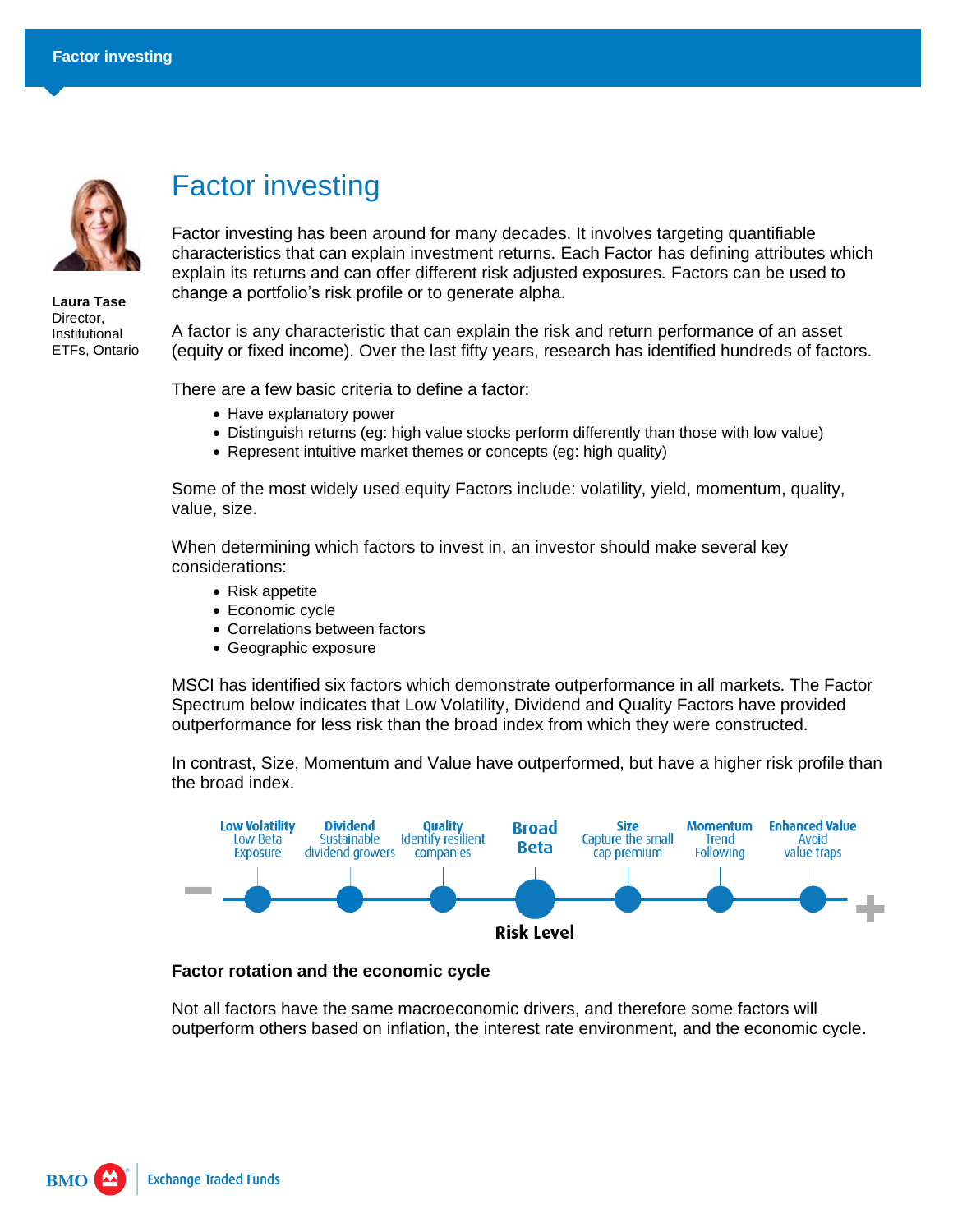

## **Smart/Factor Beta – Factors in Changing Economic Conditions**

Source: MSCI Inc., December 2018

However, Kevin Gopaul, President of BMO ETFs states that factor or smart beta strategies "shouldn't be predicated on the notion of outperformance. They should be viewed as another tool to manage the exposure you want in your portfolio.

Research continues to understand what drives returns. New Factors emerge after exhaustive research has determined the Factor has the following attributes:

- Proven robust data set to eliminate reverse engineering
- Persistent must be applicable across all markets and endure over time
- Explainable numeric proof or foundation supported by rigorous academic research
- Investable liquid and scalable

ETFs are the best tools to implement Factor investing – they can accurately target a Factor by selecting a basket of securities through a rules-based methodology, an advanced screening process which eliminates subjectivities and thus remains pure and repeatable. ETFs maintain this exposure by rebalancing to ensure the securities continue to align with a given Factor. Traditionally, the ability to access Factor exposure was associated with active managers in search of elusive Alpha but, Factor or Smart Beta ETFs provide access with greater transparency and at a lower cost.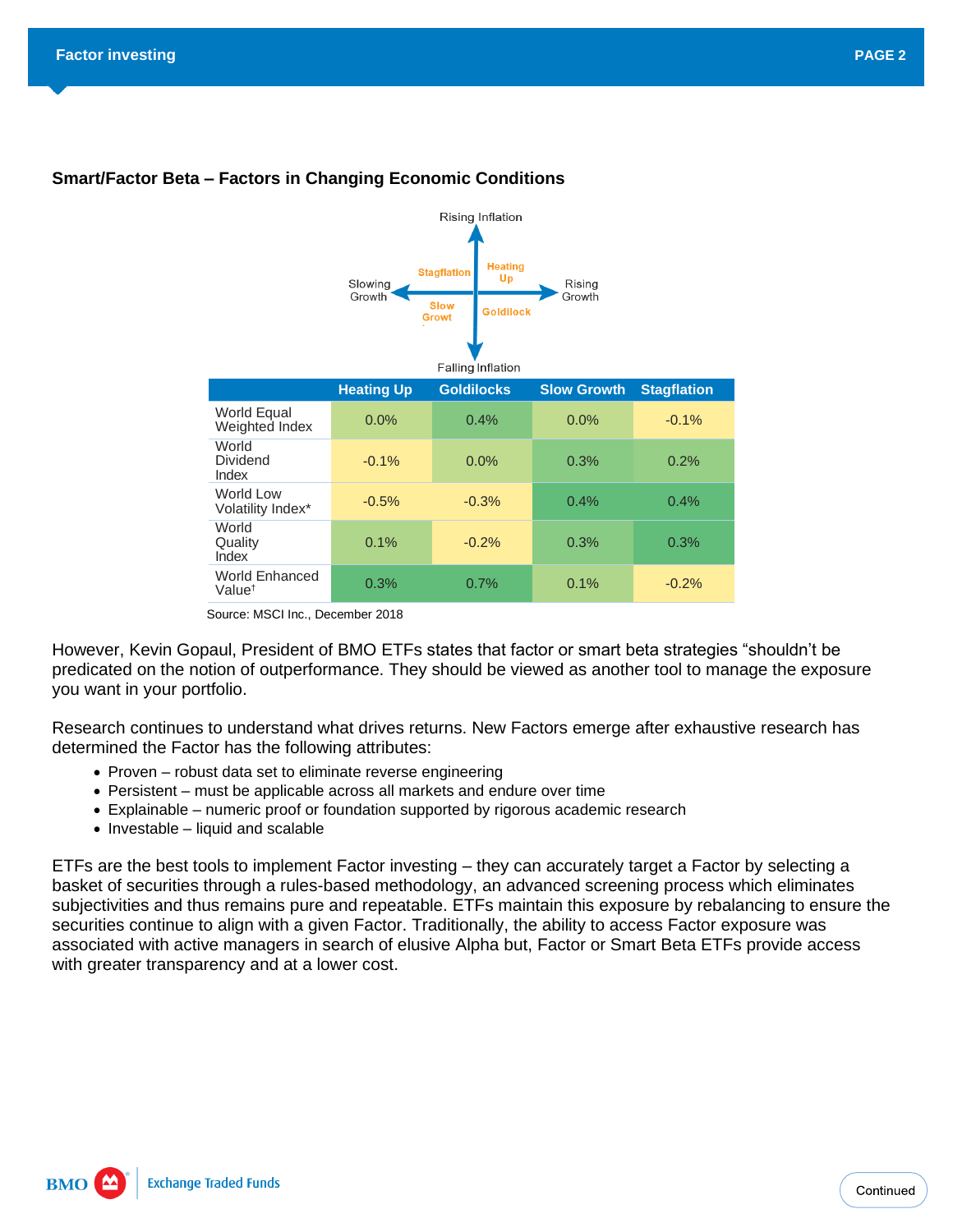

Source: Morningstar, December 2019

Risk is defined as the uncertainty of a return and the potential for capital loss in your investment. Broad Market Proxy: MSCI ACWI Index (USD), Low Volatility Proxy: MSCI ACWI Minimum Volatility Index, (USD) Quality Proxy: MSCI ACWI Quality Index (USD), Dividend Proxy: MSCI ACWI High Dividend Yield Index (USD), Value Proxy: MSCI ACWI Enhanced Value Weighted Index (USD) Equal Weight Proxy: MSCI ACWI Equal Weight Index.

## BMO Global Asset Management is the top provider of smart beta ETFs in Canada and it offers the largest suite of factor ETFs:

| <b>BMO ETFs Smart Beta Suite</b> |                                                                                                                                                                                                                                                                                                                                                                                                                                                                                                                                                                                             |                                                                                                                                                                                                                                                                                                                                                                                                                                                                                                                                             |
|----------------------------------|---------------------------------------------------------------------------------------------------------------------------------------------------------------------------------------------------------------------------------------------------------------------------------------------------------------------------------------------------------------------------------------------------------------------------------------------------------------------------------------------------------------------------------------------------------------------------------------------|---------------------------------------------------------------------------------------------------------------------------------------------------------------------------------------------------------------------------------------------------------------------------------------------------------------------------------------------------------------------------------------------------------------------------------------------------------------------------------------------------------------------------------------------|
| <b>Factor</b>                    | <b>Overview</b>                                                                                                                                                                                                                                                                                                                                                                                                                                                                                                                                                                             | <b>ETF</b>                                                                                                                                                                                                                                                                                                                                                                                                                                                                                                                                  |
| Quality                          | BMO ETFs quality strategy selects companies with high quality scores<br>based on 3 variables: high return on equity, stable earnings growth,<br>and low financial leverage ratio.                                                                                                                                                                                                                                                                                                                                                                                                           | · BMO MSCI All Country World High Quality Index ETF (ZGQ)<br>BMO MSCI Europe High Quality Hedged to CAD Index ETF (ZEQ)<br>- BMO MSCI USA High Quality Index ETF (ZUQ)                                                                                                                                                                                                                                                                                                                                                                      |
| Value                            | BMO's value ETFs provide a pure approach to the value factor using<br>MSCI's Enhanced Value methodology. The result is a refined strategy,<br>identifying and avoiding potential value traps.                                                                                                                                                                                                                                                                                                                                                                                               | · BMO MSCI Canada Value Index ETF (ZVC)<br>· BMO MSCI USA Value Index ETF (ZVU)<br>· BMO MSCI EAFE Value Index ETF (ZVI)                                                                                                                                                                                                                                                                                                                                                                                                                    |
| Low<br>Volatility                | BMO ETFs Low Volatility Strategy focuses on the risk of securities and<br>analyzes the beta of a stock as the primary portfolio construction<br>tool. BMO ETFs suite of Low Volatility ETFs provide investors with<br>long-term solutions that provide downside protection.                                                                                                                                                                                                                                                                                                                 | · BMO Low Volatility Canadian Equity ETF (ZLB)<br>· BMO Low Volatility US Equity ETF (ZLU, ZLU.U, ZLH)<br>BMO Low Volatility International Equity ETF (ZLI, ZLD)<br>· BMO Low Volatility Emerging Markets Index ETF (ZLE)                                                                                                                                                                                                                                                                                                                   |
| Dividend                         | BMO ETFs dividend approach is a customized strategy that combines high<br>yield with sustainable growth. Through an advanced 4 step screening<br>process BMO ETFs analyzes each company's willingness and ability to pay<br>dividends over time with additional forward looking considerations.                                                                                                                                                                                                                                                                                             | BMO Canadian Dividend ETF (ZDV)<br>· BMO US Dividend ETF (ZDY, ZDY.U, ZUD)<br>BMO International Dividend ETF (ZDI, ZDH)                                                                                                                                                                                                                                                                                                                                                                                                                     |
| Equal<br>Weight                  | BMO ETFs applies an equal weight methodology to developed<br>sectors which reduces security concentration often found in<br>traditional sector based ETFs. Each security is allocated an equal<br>weight rather than a market capitalization weight, which decreases<br>security specific risk. Equal weighted ETFs eliminate a market<br>capitalization bias bringing more focus on small capitalization and<br>in turn, value companies. BMO ETFs Equal Weight Strategy is a more<br>efficient way to implement a sector strategy and can complement<br>or replace single stock holdings. | · BMO Equal Weight Banks Index ETF (ZEB)<br>BMO Equal Weight Oil & Gas Index ETF (ZEO)<br>· BMO Equal Weight Utilities Index ETF (ZUT)<br>· BMO Equal Weight REITs Index ETF (ZRE)<br>BMO Equal Weight Canada Industrials Index ETF (ZIN)<br>. BMO Equal Weight US Health Care Hedged to CAD Index ETF (ZUH)<br>· BMO Equal Weight US Banks Index ETF (ZBK)<br>BMO Equal Weight US Banks Hedged to CAD Index ETF (ZUB)<br>BMO Equal Weight Global Base Metals Hedged to CAD Index ETF (ZMT)<br>BMO Equal Weight Global Gold Index ETF (ZGD) |